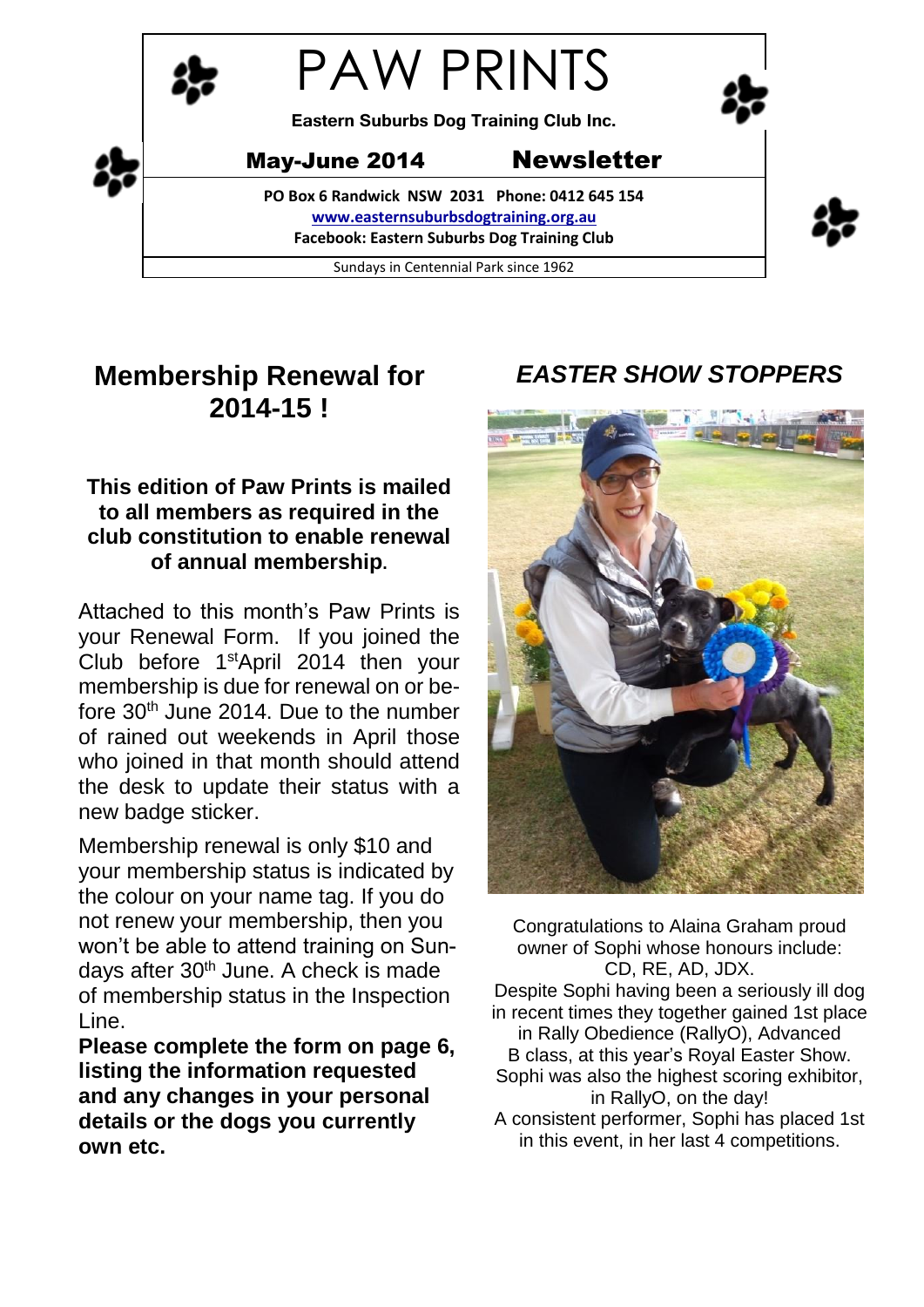### **NOTICE OF MEETING**

NOTICE IS HEREBY GIVEN OF A GENERAL MEETING OF THE CLUB TO BE HELD ON SUNDAY 18th MAY 2014 ON THE TRAINING GROUNDS IN CENTENNIAL PARK, COMMENC-ING AT 9.50AM.

#### **AGENDA**

- 1. To note apologies for non-attendance
- 2. To confirm the Minutes of the previous General Meeting
- 3. To receive reports from the Committee
- 4. To consider and deal with motions of which due notice has been given
- 5. To receive notices of motion
- 6. To consider and deal with these motions
- 7. To hear and answer through the Chair questions from Members
- 8. To deal with such other business as the Chairman and Members may allow

## **(1)**

#### **NOTICES OF MOTIONS:**

 **1. To approve nominations for Judges for the September 2015 Trial.**

| CCD:   | <b>Tiki Freizer</b>  |
|--------|----------------------|
| NOV:   | <b>Tracey Knox</b>   |
| Open:  | <b>Sid Schuck</b>    |
| Open:  | <b>Elaine Temby</b>  |
| UD:    | <b>Charlie Giles</b> |
| UDX/UD | Darryl Turley        |

#### **N.B. If, for any reason, a quorum not be present, this meeting will be held on Sunday 25 May 2014 .**

---------------------------------------------------

## Too Wet to Train?

If we wake up to rain on Sunday the Club has a 2 stage cancellation process for wet weather. The first is to cancel joiner registration – we can't put out the registration desks in the rain. The 2<sup>nd</sup>, if the weather's too wild, is to cancel training classes. However, if it's not too wet and wild, the Club may run combined classes, depending on Instructor availability. Normal ground fees are due for these

classes. In exceptional weather circumstances the decision to cancel training may be made on Saturday night before Sunday training. This will be recorded as a message on the club phone as soon as the decision is made. Members can call the Club for a status update on **0412 645 154**. *Please note: we cannot respond to voice messages or text messages.*

### *Promotions*

Congratulations to the following who have progressed in their training and passed examinations to move to higher classes:

From class 1 to 2:

Rebecca Stephens & Icky, Claire Scivyer & Moz, Lee Davis & Norman, Ann Marie Snelling & Asha, Polly Lim & Alby, Leanne West & Alfie, Julia Batty & Finn, Kate Mackay & Jerry, Benjamin Dawes & Enzo, Claire Chow & Taco. Progressing further from class 2 to 3 was fast learner Norman in the capable hands of Lee Davis.



Congratulations also to Ayse who was one of the first to complete the responsible dog owners course with her dog Kujay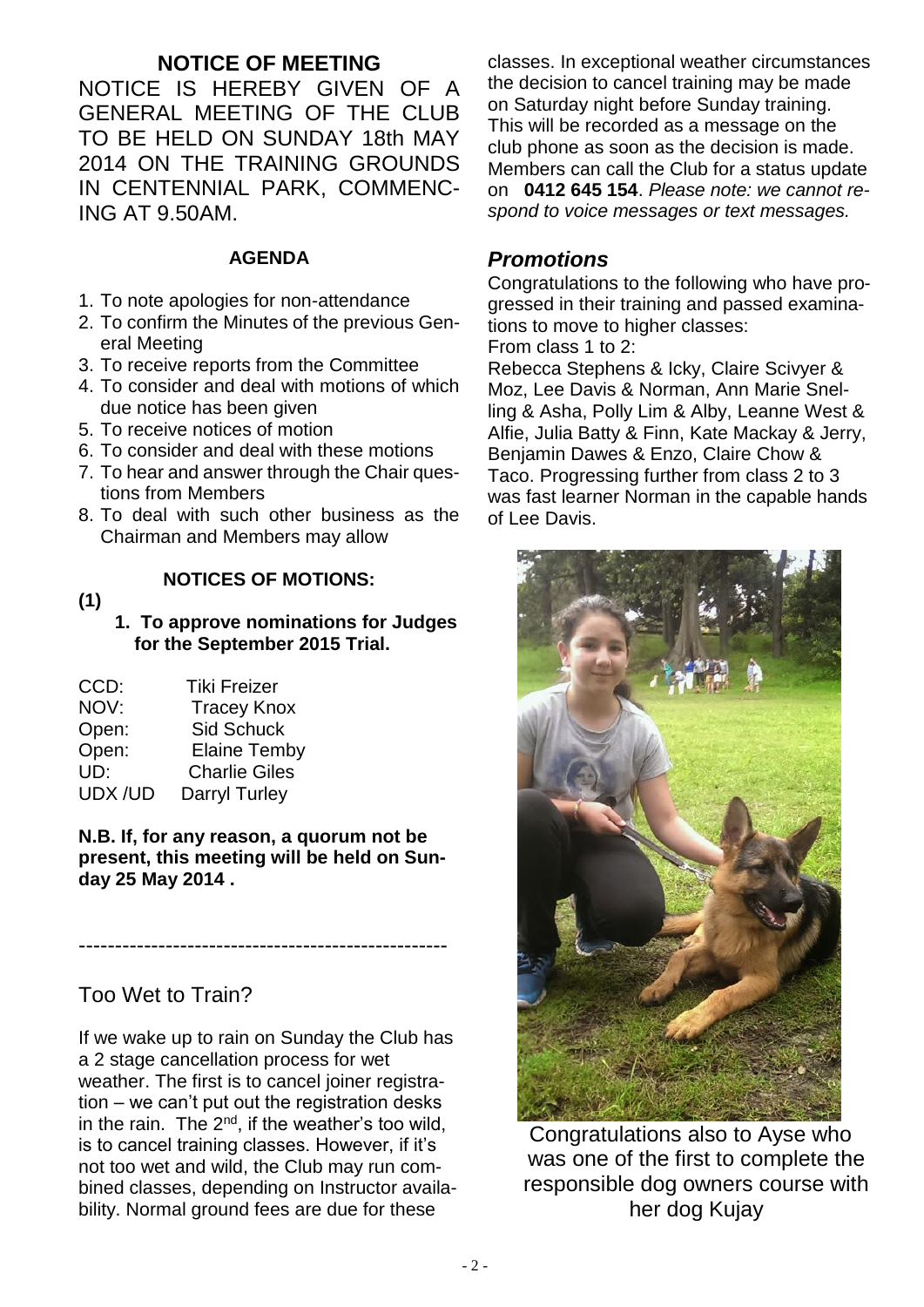| <b>Eastern Suburbs Dog Training Club Inc. Finance Report</b> |              |                                           |              |  |
|--------------------------------------------------------------|--------------|-------------------------------------------|--------------|--|
|                                                              |              |                                           |              |  |
| Income (January - February 2014)                             |              | <b>Expenses (January - February 2014)</b> |              |  |
| <b>Coffee Stall</b>                                          | \$35.00      | <b>Activity Costs</b>                     | \$15.85      |  |
| Replace Badge                                                | \$6.00       | Equipment                                 | \$124.89     |  |
| <b>Ground Fees</b>                                           | \$794.00     | <b>Equipment - Stock</b>                  | \$481.60     |  |
| <b>Joiners</b>                                               | \$2,948.00   | <b>Computer Expenses</b>                  | \$79.90      |  |
| <b>Equipment Sales</b>                                       | \$505.50     | Newsletter                                | \$138.40     |  |
| <b>Total</b>                                                 | \$4,288.50   | <b>Catering Expenses</b>                  | \$96.70      |  |
|                                                              |              | <b>Ground Rent</b>                        | \$4,072.37   |  |
| <b>Interest Received</b>                                     | \$1,255.18   | Postage & Stationery                      | \$729.91     |  |
| <b>Total Income</b>                                          | \$5,543.68   | Garage Rent                               | \$320.00     |  |
| <b>Operating Profit</b>                                      | (\$2,451.94) | Telephone                                 | \$117.98     |  |
| Other Income                                                 |              | <b>Coffee Stall</b>                       | \$75.25      |  |
| <b>Total Other Income</b>                                    | \$1,255.18   | Fun Day Prizes                            | \$46.40      |  |
| Net Surplus / (Deficit)                                      | (\$1,196.76) | <b>Annual Trophies</b>                    | \$441.19     |  |
|                                                              |              | <b>Total Expenses</b>                     | \$6,740.44   |  |
|                                                              |              |                                           |              |  |
|                                                              |              |                                           |              |  |
| Balance on CBA Bank Statement ending 1 April 2014            |              |                                           | \$7,528.62   |  |
| <b>Investments: St George Bank Term Deposit</b>              |              |                                           | \$108,548.43 |  |

### **Welcome to new members & their dogs**

Alida Lester, Alison Murphy, Alla Erlich, Andrew Cornale, Andrew Lester, Annette Hughes, Bradley Gardner, Brooke Mullins, Caroline Kingsford, Colin Hanlon, David Creaven, Deborah Street, Diana Galanis, Elle Gibbons, Felicity Bowen, John Galanis, Katrina Hanlon, Kim Cooper, Kristen Garland, Lisa Maher, Lone Billington, Marina Cooks, Michael Dinov, Nicholas Mullins, Pamela Lau, Peter Fuchs, Peter Kandlbinder, Ralph Jauncey, Rebecca Lamond, Richard Chapman, Richard Kingsford, Rochelle Abood, Sally Marten, Serena Lau, Sophie Randerson, Stewart Leeder, Suzanne Potma, Talia Fuchs.

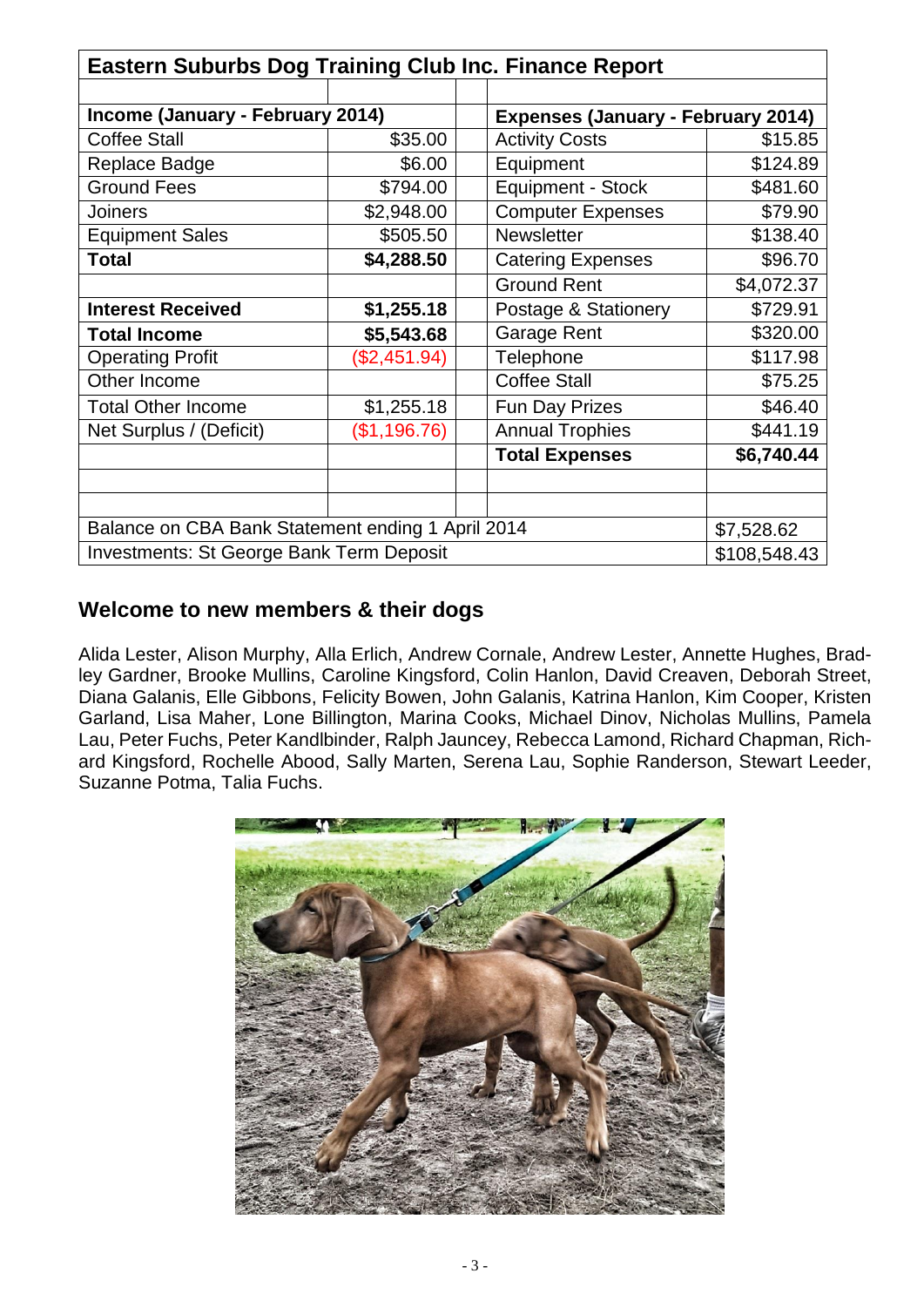

**We welcome Winston a fine Australian Terrier who enrolled recently**

You can contribute to our online community at anytime; the Club has a Facebook page.: Facebook.com / EasternSuburbsDogTrainingClub you too can add more photos and comments. We also provide online copies of

PawPrints and other Club publications on our website and Facebook page.

We are ONLINE at :

#### **www.easternsuburbsdogtraining.org.au**

#### **Save Your Stamps**

We collect used stamps as a fundraiser for Guide Dogs who look after the training of guide dogs so that they can serve people without sight, or who are vision impaired. Please deposit your old stamps in the container to be found at the main desk on any Sunday.

#### **Dates for next year**

AGM – 6 September 2015 Feb GM – 15 February 2015 May GM – 17 May 2015 Xmas Break up date – 6 December 2015 Restarting date after Xmas – 31 January 2016 Trial date for next year – Saturday of the State Titles.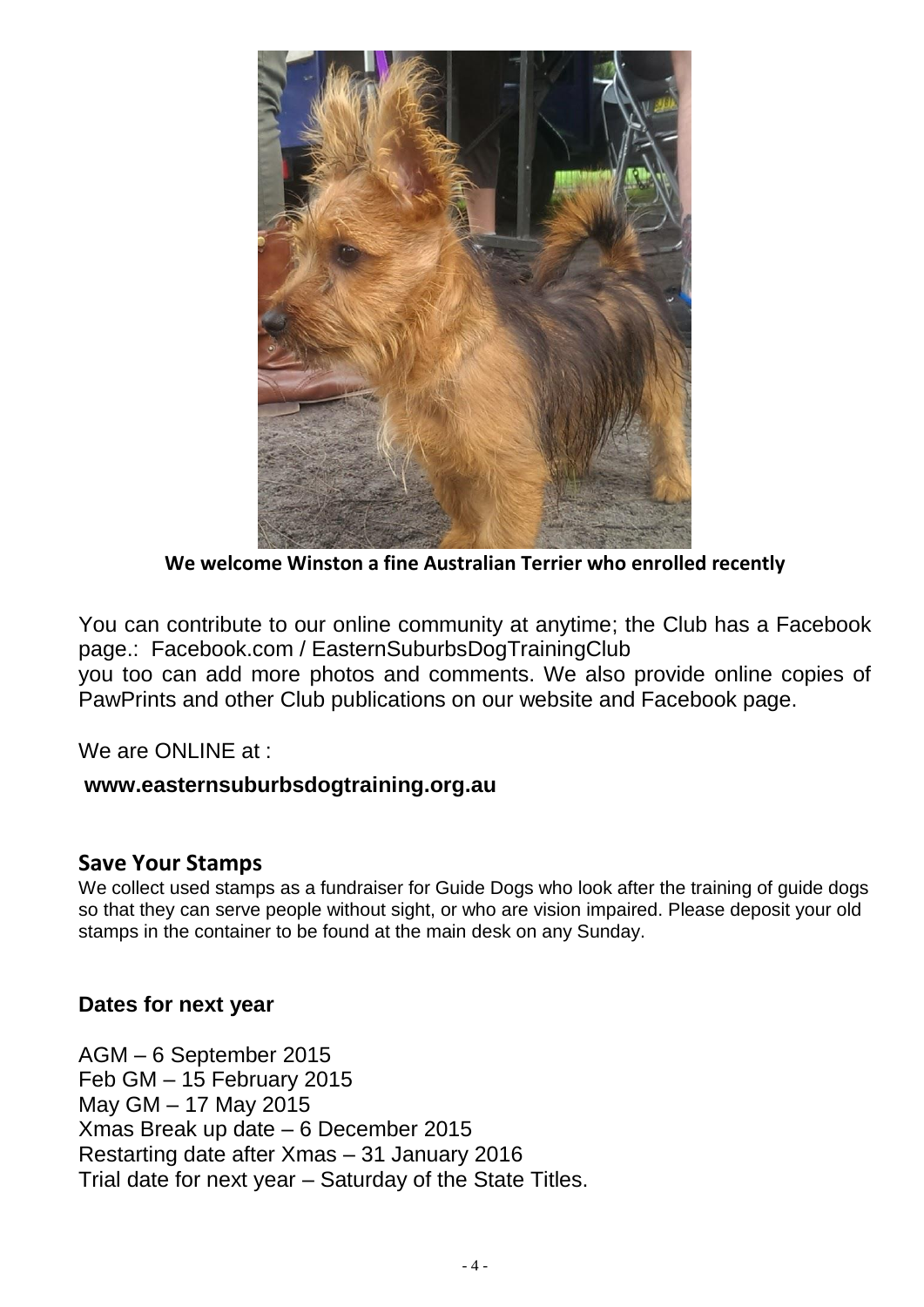| 2014          | <b>CALENDAR May to August</b>                                                                                                           |
|---------------|-----------------------------------------------------------------------------------------------------------------------------------------|
| May           |                                                                                                                                         |
| 11            | 8.00am Registration for Adult Dog Joiners                                                                                               |
| 18            | 7.30 am promotion testing for classes 1 to 2, 2 to 3, 3 to 4<br>9.15am Registration for Puppy Joiners<br><b>10.00am GENERAL MEETING</b> |
| 25            | 8.00am Registration for Adult Dog Joiners                                                                                               |
| June          |                                                                                                                                         |
| 1             | 7.30 am promotion testing for classes 1 to 2, 2 to 3, 3 to 4                                                                            |
|               | 9.15am Registration for Puppy Joiners                                                                                                   |
| 8             | <b>LONG WEEKEND - NO TRAINING</b>                                                                                                       |
| 15            | 8.00am Registration for Adult Dog Joiners                                                                                               |
| 22            | 7.30 am promotion testing for classes 1 to 2, 2 to 3, 3 to 4                                                                            |
|               | 9.15am Registration for Puppy Joiners                                                                                                   |
| 29            | 8.00am Registration for Adult Dog Joiners                                                                                               |
| <b>JULY</b>   |                                                                                                                                         |
|               | 7.30 am promotion testing for classes 1 to 2, 2 to 3, 3 to 4                                                                            |
| 6             | 9.15am Registration for Puppy Joiners                                                                                                   |
| 13            | 8.00am Registration for Adult Dog Joiners                                                                                               |
| 20            |                                                                                                                                         |
| 27            | 8.00am Registration for Adult Dog Joiners                                                                                               |
| <b>August</b> |                                                                                                                                         |
| 3             | 7.30 am promotion testing for classes 1 to 2, 2 to 3, 3 to 4                                                                            |
|               | 9.15am Registration for Puppy Joiners                                                                                                   |
| 10            | 8.00am Registration for Adult Dog Joiners                                                                                               |
|               | 7.30 am promotion testing for classes 1 to 2, 2 to 3, 3 to 4                                                                            |
| 17            | 9.15am Registration for Puppy Joiners                                                                                                   |
| 24            | 8.00am Registration for Adult Dog Joiners                                                                                               |
| 31            | 7.30 am promotion testing for classes 1 to 2, 2 to 3, 3 to 4                                                                            |
|               | 9.15am Registration for Puppy Joiners                                                                                                   |